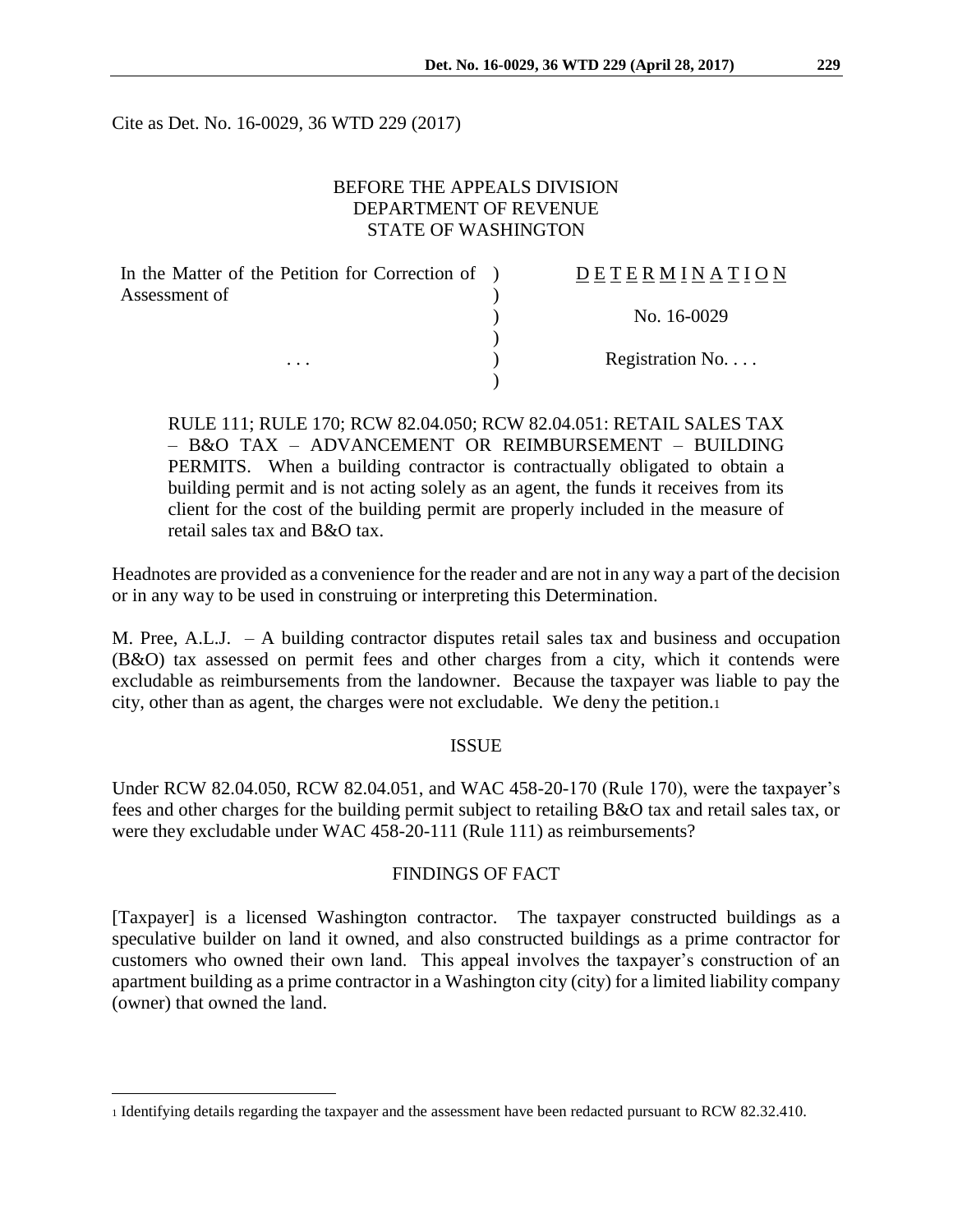The taxpayer agreed to provide "all labor, materials, equipment and services necessary" to construct the building. The taxpayer applied to the city for the building permit, and  $\dots$ , the taxpayer's president, signed the permit with a city official. The taxpayer paid the city fees associated with the permit, as well as the water hookup fee, "General Facility Charge" for the sewer, and various other impact fees required to build. The owner agreed to pay the taxpayer for those fees. The taxpayer completed the building charging the owner retail sales tax on most of its construction charges, but not on its payments to the city.

The Department of Revenue (Department) reviewed the taxpayer's available documents for the period of January 1, 2010, through March 31, 2014 (audit period). On April 2, 2015, the Audit Division issued Document No.  $\dots$ , which assessed  $\$\dots$  in retail sales tax,  $\$\dots$  in B&O tax under the retailing classification,  $\oint$ ... in B&O tax under the wholesaling classification, plus  $\oint$ ... in interest, and additional interest of  $\$\ldots$ . The assessment totaled  $\$\ldots$  3 The taxpayer paid  $\$\ldots$ , which was not in dispute, and appealed. The taxpayer disputes retail sales tax, B&O tax under the retailing classification, and the corresponding interest assessed on \$ . . . of the \$ . . . listed as "Building Permit Fee not included in Sales per Building Permit" on Schedule 3A of the assessment.<sup>4</sup>

| <b>Building Permit Plan Review Fee</b>          | $\$\ldots$ |
|-------------------------------------------------|------------|
| <b>State Building Code Council Fee</b>          | $\$\ldots$ |
| <b>Building Permit Fee</b>                      | $\$\ldots$ |
| Water Hookup Fee                                | $\$\ldots$ |
| Transportation Impact Fees - Commercial         | $\S$       |
| General Facility Charge – Sewer                 | $\$\ldots$ |
| Reinspection Fee (Hourly)                       | $\$\ldots$ |
| School Impact Fees - Multi-Family               | $\$\ldots$ |
| General Facility Charge - Stormwater Commercial | $\$\ldots$ |
| <b>Total Fees Paid</b>                          | $\$\ldots$ |

The taxpayer contends that it paid these fees and charges to the city as the owner's agent, for which the owner reimbursed the taxpayer. As such, the taxpayer contends the fees and charges were not subject to retail sales tax, and excludable from the taxpayer's measure of retail sales and B&O taxes. The Audit Division contends that the city's fees and charges were part of the taxpayer's construction costs, and should have been included in the taxpayer's measure of retail sales and B&O taxes.

 $\overline{a}$ 

<sup>2</sup> Undated excerpt from contract with owner, §3.1.1, provided by taxpayer.

<sup>3</sup> A Post Assessment Adjustment (PAA), issued on April 2, 2015, reduced the amount due to \$ . . . .

<sup>4</sup> Schedule 3B computes the retail tax on \$3 . . . , which includes other undisputed adjustments (e.g. reclassification from speculative building to retailing from other projects). Also, the signed permit, submitted as the taxpayer's Exhibit A5-1, shows total fees paid of \$ . . . . The difference with the assessment appears to be the Plan Review Fee - Revision \$ . . . (Hourly) from the Audit Division's unsigned copy of the permit. There is no evidence the taxpayer paid the city the additional  $\$\ldots$ , or charged the client the  $\$\ldots$ . The Audit Division will adjust the assessment by removing the additional \$ . . . .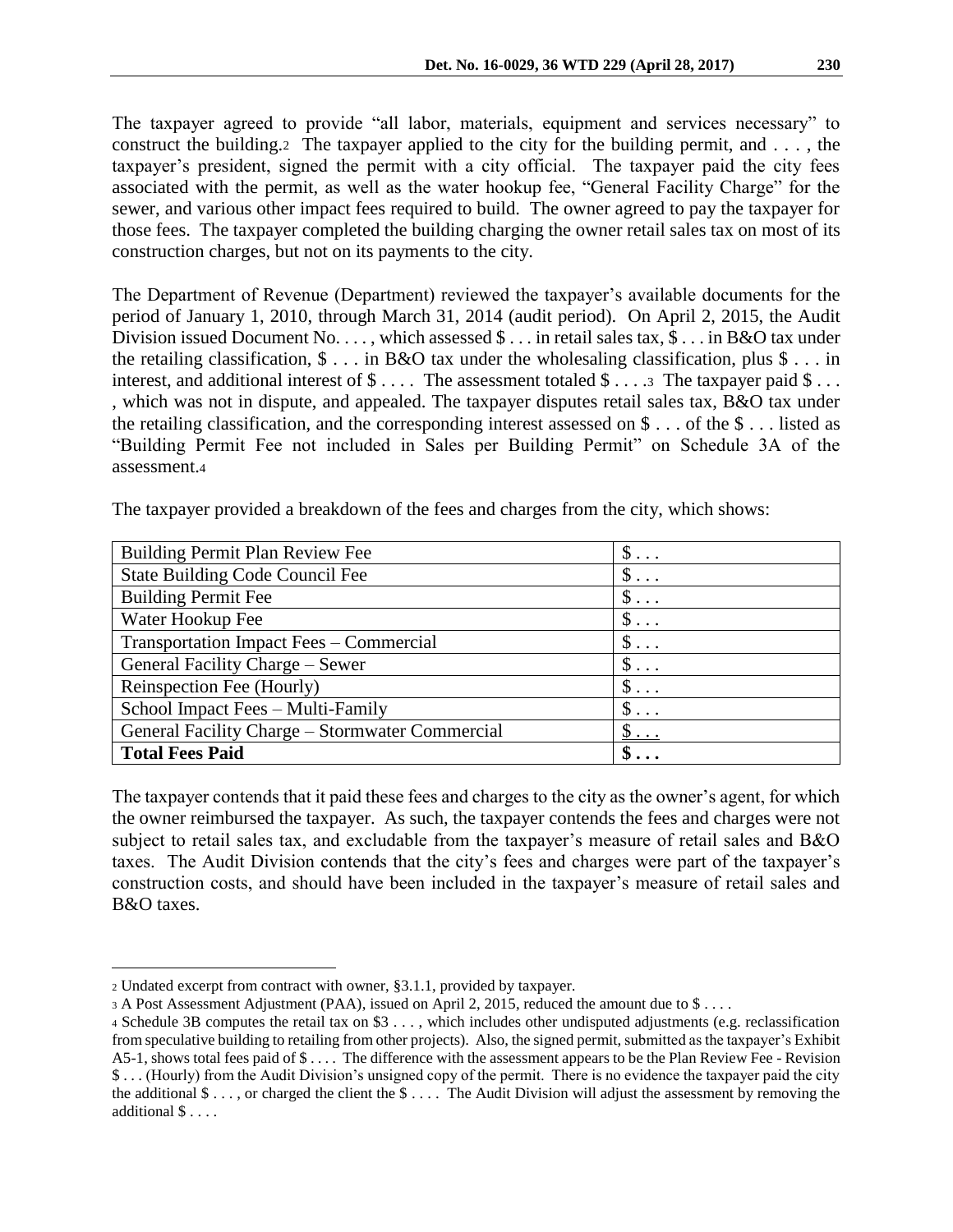The taxpayer signed a . . . contract [(the Contract)] to construct the apartment building for  $\$\dots,5$ which . . . [according to the Contract, is subject to "increase[s] or decrease[s] as provided in article 8." The Contract, § 7.1. Article 8 allows for increases to the Contract Price based on changes to the "Cost of Work," which specifically includes the cost of "permits, fees, licenses, tests, and royalties." The Contract, § 8.3.1.3.11.]. The taxpayer applied for the building permit, and after paying the fees, would separately list the payments it made to the city on invoices to the owner. The taxpayer did not add sales tax on the city's charges, but combined the amounts due from those charges with other construction charges, to which it added retail sales taxes, on monthly invoices sent to the owner to determine the amount due.

The Contract with the owner provided in § 4.4:

BUILDING PERMIT, FEES, AND APPROVALS Except for those permits and fees related to the Work which are the responsibility of the [taxpayer], the Owner shall secure and pay for all other permits, approvals, easements, assessments and fees required for the development, construction, use or occupancy of permanent structures or for permanent changes in existing facilities, including the building permit.

. . . [The Contract does not specify the "permits and fees" that are the responsibility of the taxpayer versus those permits and fees that Owner will secure and pay for. "Work," under the contract, is defined as "the construction and services necessary or incidental to fulfill the [taxpayer's] obligations for the Project in conformance with this Agreement and the other Contract Documents." Contract, § 2.4.27.] The "SCOPE OF WORK"<sup>6</sup> attached to the Contract was organized in divisions and sections, which outlined the taxpayer's responsibilities. For Division 22, plumbing, §122 states, "Includes permit." For Division 23 HVAC, §131 states, "Includes permit." For Division 24, electrical, §124 states, "Includes permit."

While the owner was responsible, under § 4.4 of the Contract, [to "secure and pay for" certain] approvals, easements, and assessments, the contract required the taxpayer to give public authorities all notices and schedule the required tests, approvals, and inspections. The city had an on-line building permit process in which the applicant could be the owner, the owner's authorized agent, or licensed contractor. It only allowed the applicant to submit the application with the approval of all owners of the affected property. As previously stated, the taxpayer actually applied for the permit and signed the application.7 Because the taxpayer was the applicant and contractually responsible for the permit, we find that the owner was not solely responsible for the permit.

 $\overline{a}$ 

<sup>5</sup> Including change orders, as of February 2, 2015, the contract totaled \$ . . . .

<sup>6</sup> Taxpayer's Exhibit A-43 – A1-50.

<sup>7</sup> The application did name the owner, but if the owner did not sign, the application could be signed by either the owner's agent or a licensed contractor. The signature line read, "SIGNATURE OF OWNER OR AGENT \_\_\_\_\_\_\_."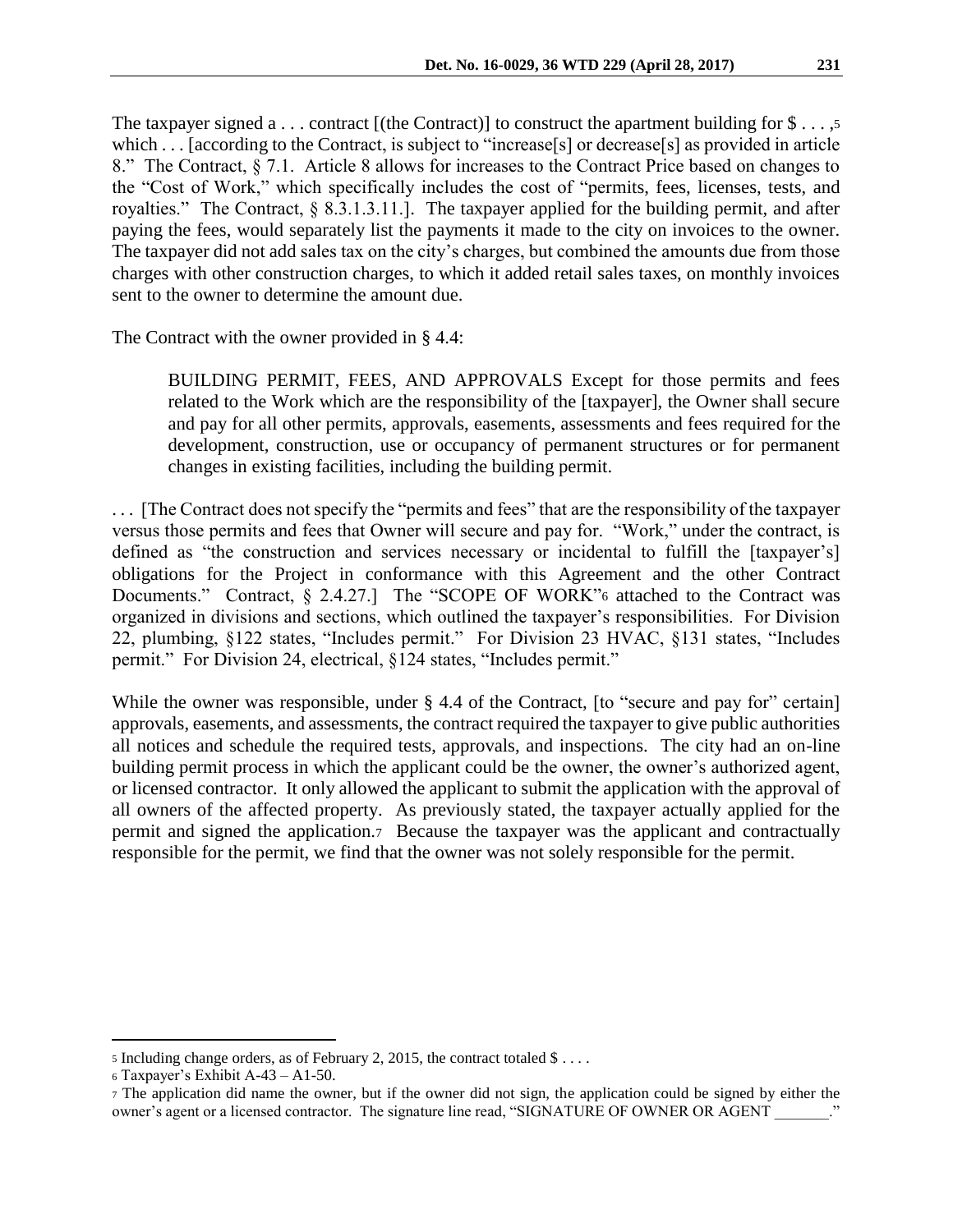# ANALYSIS

RCW 82.08.020 imposes a retail sales tax on "each retail sale in this state." The seller must collect retail sales tax from its customer, the buyer. RCW 82.08.050(1). Where the buyer has failed to pay the seller the sales tax, the Department may proceed directly against the buyer for collection of the tax. RCW 82.08.050(6).

The Audit Division assessed sales tax on payments the owner made to the taxpayer for the fees required by the city . . . . The taxpayer paid the city and the owner paid the taxpayer as required in § [8.3] of their contract. Our issue is whether the taxpayer should have included the city's fees and other charges in its measure of sales tax and B&O tax. In other words, were the taxpayer's charges for its payments to the city made for the taxpayer's construction services, or were the charges excluded from the taxpayer's measure of tax as reimbursements?

Construction services are included in the definition of retail sale and subject to retail sales tax and retailing B&O tax. RCW 82.04.050 defines a "sale at retail" to include:

[T]he sale of or charge made for tangible personal property consumed and/or for labor or services rendered in respect to the following: . . . (b) the constructing, repairing, decorating, or improving of new or existing buildings or other structures under, upon, or above real property of or for consumers, including the installing or attaching of any article of tangible personal property therein or thereto, whether or not such personal property becomes a part of the realty by virtue of installation, . . . .

RCW 82.04.050(2). . . . . . . Rule 170 defines the term "constructing, repairing, or improving new or existing buildings" as including:

[T]he sale of or charge made for all service activities rendered in respect to such constructing, repairing, etc., regardless of whether or not such services are otherwise defined as "sale" by RCW 82.04.040 or "sales at retail" by RCW 82.04.050. Hence, for example, such service charges as engineering fees, architectural fees or supervisory fees are within the term when the services are included within a contract for the construction of a building or structure. The fact that the charge for such services may be shown separately in bid, contract or specifications does not establish the charge as a separate item in computing tax liability.

Rule  $170(1)(e)$ . . . . RCW 82.04.250 imposes retailing B&O tax on the gross proceeds of sales, multiplied by the applicable B&O tax rate. RCW 82.04.070 defines "Gross proceeds of sale" as:

[T]he value proceeding or accruing from the sale of tangible personal property and/or for services rendered, without any deduction on account of the cost of property sold, the cost of materials used, labor costs, interest, discount paid, delivery costs, taxes, or any other expense whatsoever paid or accrued and without any deduction on account of losses.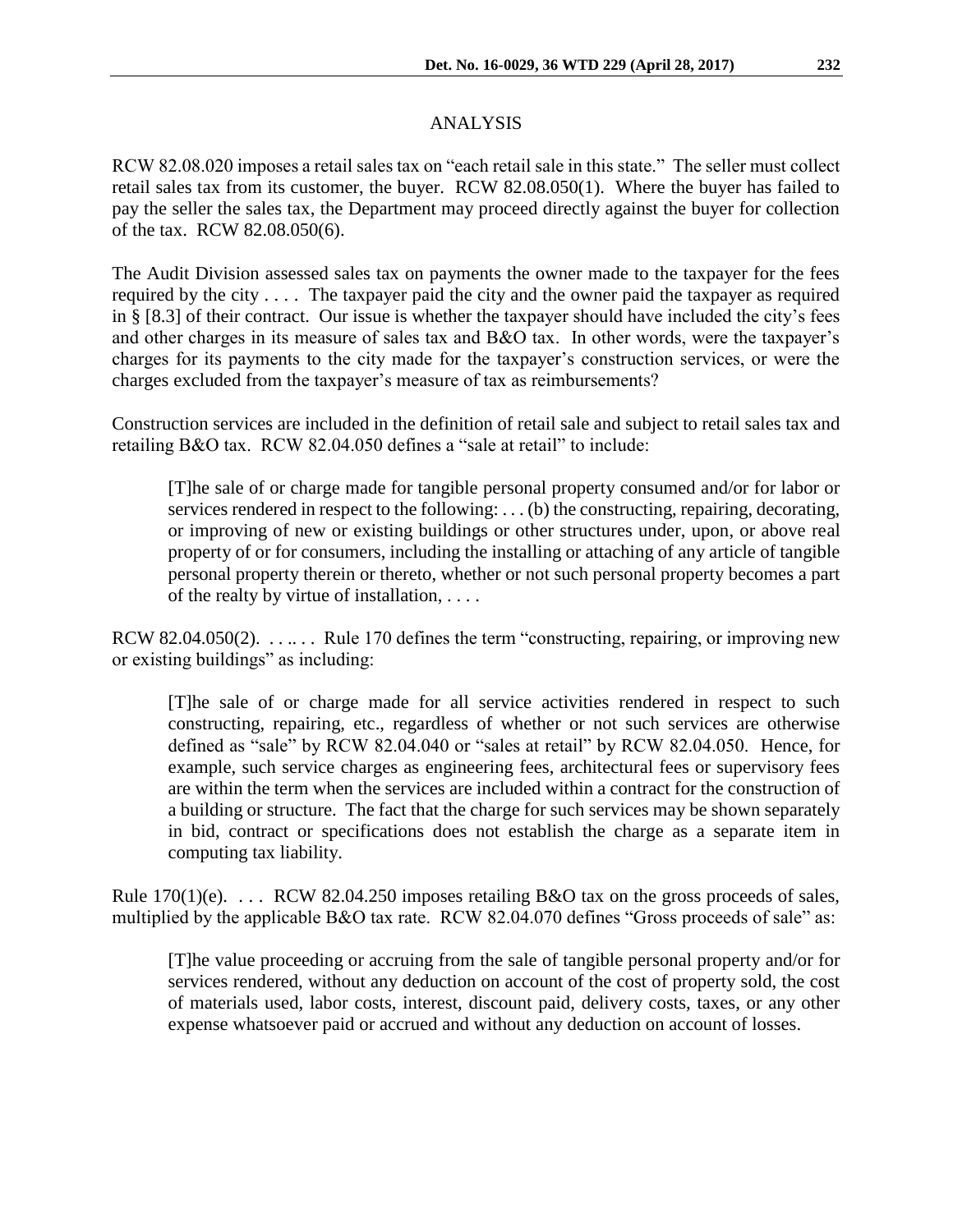Rule  $170(3)(b)^{[g]}$  recognizes that permits and other charges by a contractor are included in total construction costs used to measure of B&O tax:

Where no gross contract price is stated in any contract or agreement between the builder and the property owner, then the measure of business and occupation tax is the total amount of construction costs, including any charges for licenses, fees, permits, etc., required for the construction and paid by the builder.

Unless excludable under Rule 111, charges by the taxpayer for permits and other fees are subject to B&O tax.

Retail sales tax is levied and collected on the selling price on each retail sale in Washington State. RCW 82.08.020. "Selling price" is defined as:

"Selling price" includes "sales price." "Sales price" means the total amount of consideration, except separately stated trade-in property of like kind, including cash, credit, property, and services, for which tangible personal property, extended warranties, digital goods, digital codes, digital automated services, or other services or anything else defined as a "retail sale" under RCW 82.04.050 are sold, leased, or rented, valued in money, whether received in money or otherwise. No deduction from the total amount of consideration is allowed for the following: (i) The seller's cost of the property sold; (ii) the cost of materials used, labor or service cost, interest, losses, all costs of transportation to the seller, all taxes imposed on the seller, and any other expense of the seller; (iii) charges by the seller for any services necessary to complete the sale, other than delivery and installation charges; (iv) delivery charges; and (v) installation charges.

RCW 82.08.010(1)(a) (emphasis added).

 $\overline{a}$ 

The cost of obtaining permits is a prerequisite to building. It is an expense for the contractor when it pays the fees. The taxpayer's costs are included in the selling price under RCW 82.08.010(1)(a). Rule 170(3)(b) recognizes that a permit fees and other charges that prime contractors pass along to the owners are construction charges. [Moreover, in this case, the taxpayer was actually responsible for acquiring permits related to the Work per § 4.4 of the Contract.9 That same section of the Contract provides that the Owner will secure the permits for which it is responsible.] Unless excludable, [the taxpayer's] charges [for the permits and fees it paid for] were subject to retail sales tax that the taxpayer should have collected from the owner and remitted to the Department.

<sup>8</sup> [Rule 170(3)(a) explains that normally prime contractors are subject to retail sales tax and retailing B&O tax upon the gross contract price. Even though the Contract did provide for a contract price, that price was subject to changes based on certain charges, including charges for permits. Regardless of whether we look to Rule 170(3)(a) or (b) to determine the amount subject to retail sales tax and retailing B&O tax, the amount would be the same, either based on an updated contract price or the taxpayer's total costs.]

<sup>9</sup> [RCW 82.04.051 clarifies that a contractor is subject to retail sales tax and retailing B&O tax when it is responsible for retail construction services and services that would normally not constitute retail construction services, so long as the retail construction services are the predominant activity provided. In this case, the taxpayer is responsible for both types of services and the retail construction of apartment building is the predominant activity.]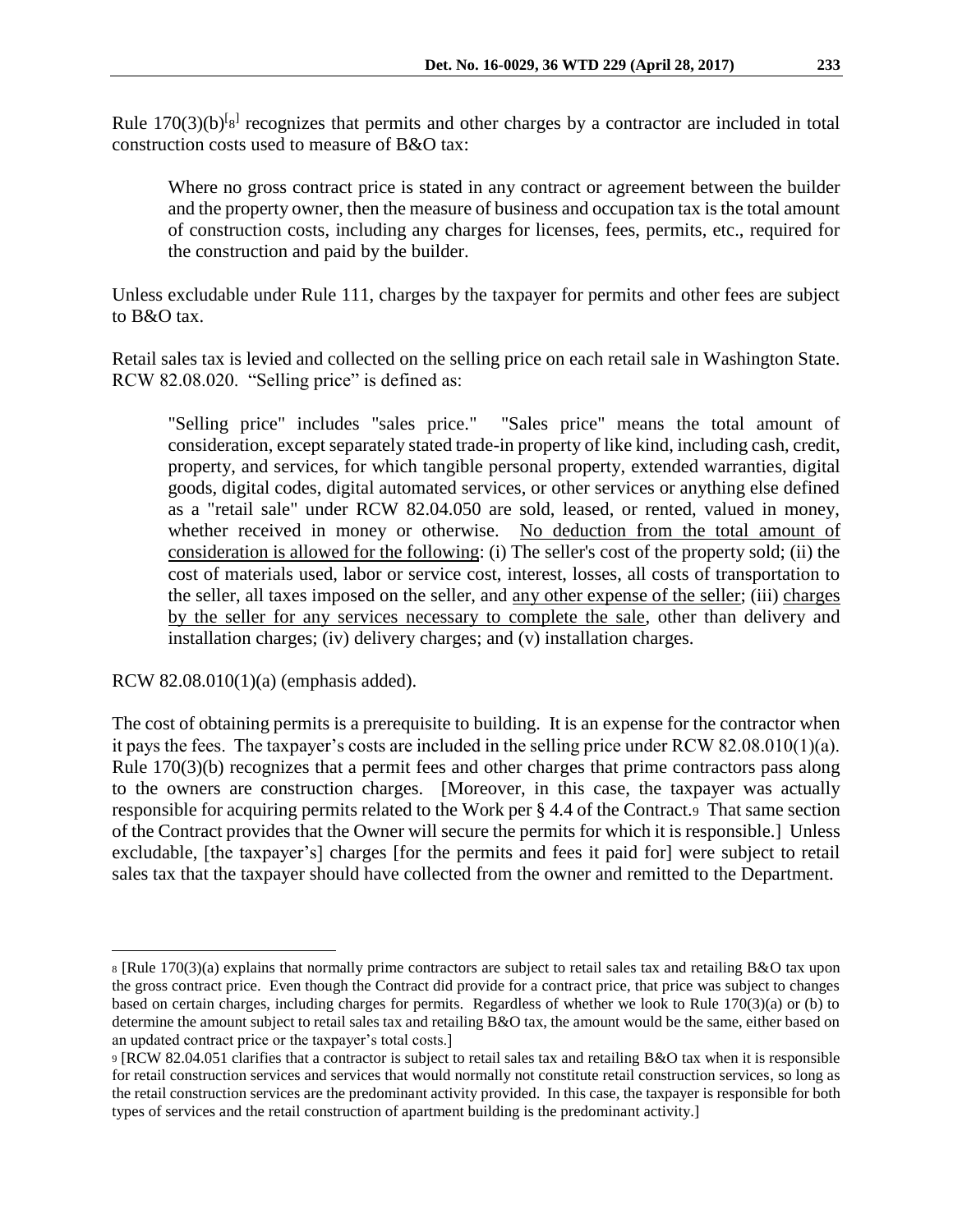The taxpayer contends that the various fees are excludable from its measure of tax under Rule 111. Rule 111 recognizes that certain receipts are merely advances or reimbursements for expenses paid for a client and not gross receipts of the business. Rule 111 states, in pertinent part:

The word "advance" as used herein, means money or credits received by a taxpayer from a customer or client with which the taxpayer is to pay costs or fees for the customer or client.

The word "reimbursement" as used herein, means money or credits received from a customer or client to repay the taxpayer for money or credits expended by the taxpayer in payment of costs or fees for the client.

The words "advance" and "reimbursement" apply only when the customer or client alone is liable for the payment of the fees or costs and when the taxpayer making the payment has no personal liability therefor, either primarily or secondarily, other than as agent for the customer or client.

There may be excluded from the measure of tax amounts representing money or credit received by a taxpayer as reimbursement of an advance in accordance with the regular and usual custom of his business or profession.

The foregoing is limited to cases wherein the taxpayer, as an incident to the business, undertakes, on behalf of the customer, guest or client, the payment of money, either upon an obligation owing by the customer, guest or client to a third person, or in procuring a service for the customer, guest or client which the taxpayer does not or cannot render and for which no liability attaches to the taxpayer. It does not apply to cases where the customer, guest or client makes advances to the taxpayer upon services to be rendered by the taxpayer or upon goods to be purchased by the taxpayer in carrying on the business in which the taxpayer engages.

(Emphasis added).

Rule 111 would allow the taxpayer to exclude advances or reimbursements from its gross receipts only when the owner alone was liable for the payment of the fees and other charges and "when the taxpayer making the payment had no personal liability therefor, either primarily or secondarily, other than as agent for the owner." Rule 111 has been interpreted as requiring that the taxpayer prove that the advance or reimbursement in question was made pursuant to an agency relationship and prove that the taxpayer's liability to pay the fees constituted solely agent liability. [*Washington Imaging Services, LLC v. Dep't of Revenue*, 171 Wn.2d 548, 252 P.

3d 885 (2011)]; *Rho Co. v. Dep't of Revenue,* 113 Wn.2d 561, 782 P.2d 986 (1989); *City of Tacoma v. Wm. Rogers Co.*, 148 Wn.2d 169, 60 P.3d 79 (2002).

In our case, the taxpayer's liability to pay the fees was not solely that of an agent. It had contractual responsibility to pay the permits. The taxpayer, as the permit applicant, was also liable for the fees submitted upon acceptance of its permit application. Gig Harbor Municipal Code 19.12.100(A) requires that all developers pay impact fees at the time the building permit is ready for issuance.